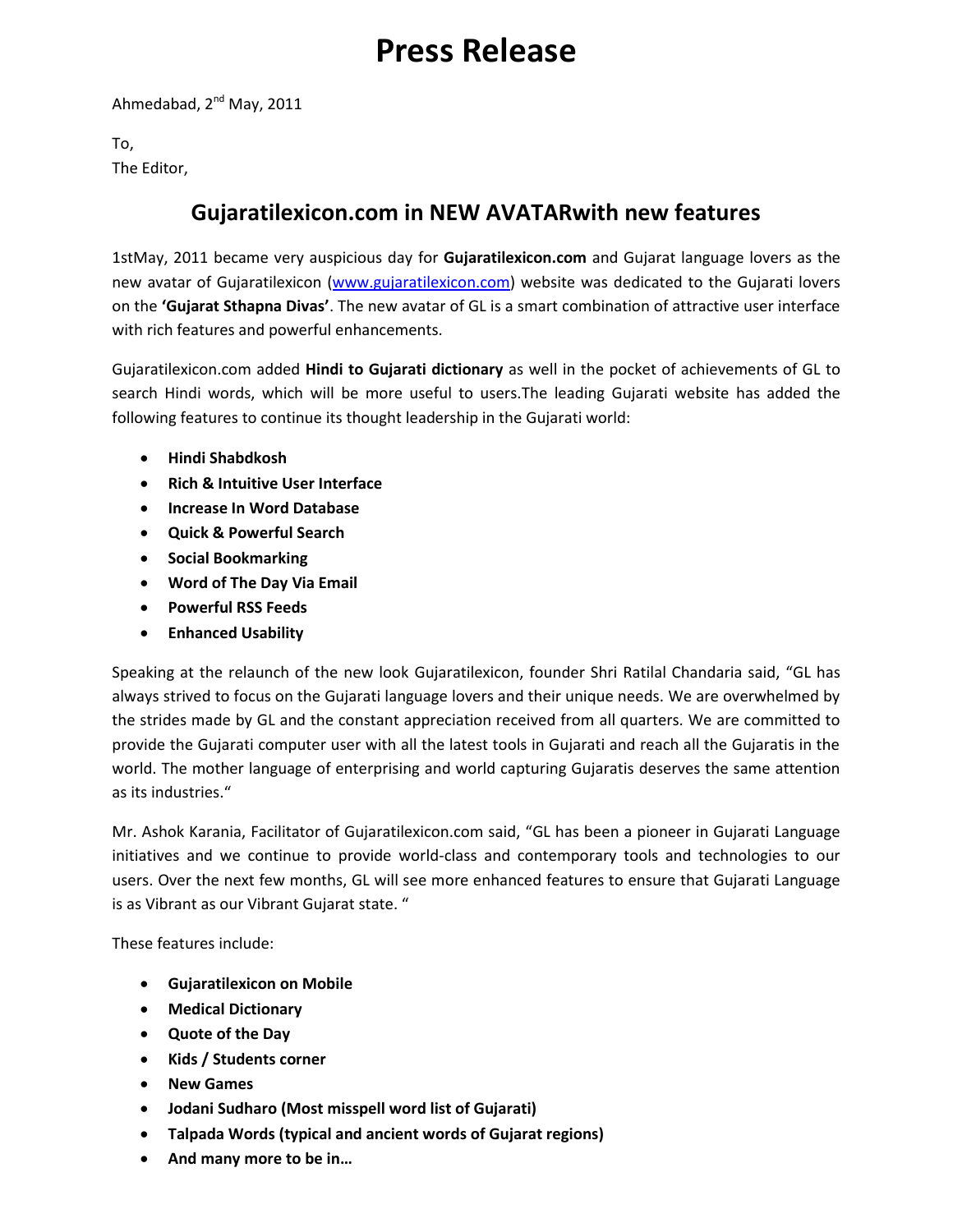Ms. Maitri Shah, Project Manager and Mr. Kunal Pandya, Business Development Manager of Arnion Technologies explained in detail about GL Mobile application. They said, "Soon all the services of Gujaratilexicon.com's will be available through a special mobile application. Smartphones and tablets are in vogue, and GL will ensure mobile and tablet users also enjoy the enriching content of GL."

#### **About Shri Ratilal Chandaria:**

89 years old, UK-based industrialist Mr. Ratilal Chandaria has presented the global Gujarati literature an invaluable new millennium gift Gujarati Digital Dictionary. The high-tech Dictionary with aspell checker is the product of a 20-years dedicated study and project by him. He always says that "I am still and will be ever active for any kind of contribution to Gujarat & Gujarati Language."

Mr. Chandaria was recently honored as **"100 Top Gujarati Achiever**" by a leading Media Group.

#### **About Gujaratilexicon**

GujaratiLexicon is a landmark work in the history of Gujarati language containing resources of more than 45 lakh words. It aims to preserve, popularize and develop Gujarati language through the power of information technology. Lovers of Gujarati language can develop vocabulary, enjoy literature, read exclusive literature and join our mission through **[http://www.gujaratilexicon.com](http://www.gujaratilexicon.com/)**

Two major indicative projects (1) **DIGITAL BHAGWADGOMANDAL** [www.bhagwadgomandal.com](http://www.bhagwadgomandal.com/) and (2) **LOKKOSH** - [http://lokkosh.gujaratilexicon.com](http://lokkosh.gujaratilexicon.com/) successfully have grown under Gujaratilexicon banner. Without Bhagwadgomandal – Gujarati encyclopedia, Gujaratilexicon looked doesn't complete at all. While Lokkosh has provided a platform to make prosperous treasure of Gujarati words. Nowadays, Gujaratilexicon with Bhagwadgomandal and Lokkosh is very much popular amongst Gujarati audience especially students, journalists, writers, businessman & communication people

### **About ARNION TECHNOLOGIES**

Arnion Technologies manages conceptual, content-related, technological and customer support aspect of all Gujaratilexicon projects. Our aim is to leverage the emerging and contemporary technology innovations with its creative insights and ingenuity to create world-class awe-inspiring digital solutions for the customers.

Arnion Technologies is a fast-growing organization focused on creating refreshing ideas in WebApplications, Digitization, Localization and Business Support services. It is research-based organization and invests heavily in creating breakthrough solutions for clients' real needs.Arnion is committed to exploring infinite possibilities for excellence and innovation.

Arnion is an enterprise with strong intellectual prowess, world-class practices and value-based principles. It is headquartered in Ahmedabad, India.

[www.arniontechnologies.com](http://www.arniontechnologies.com/)

info@arniontechnologies.com

For further information please contact: